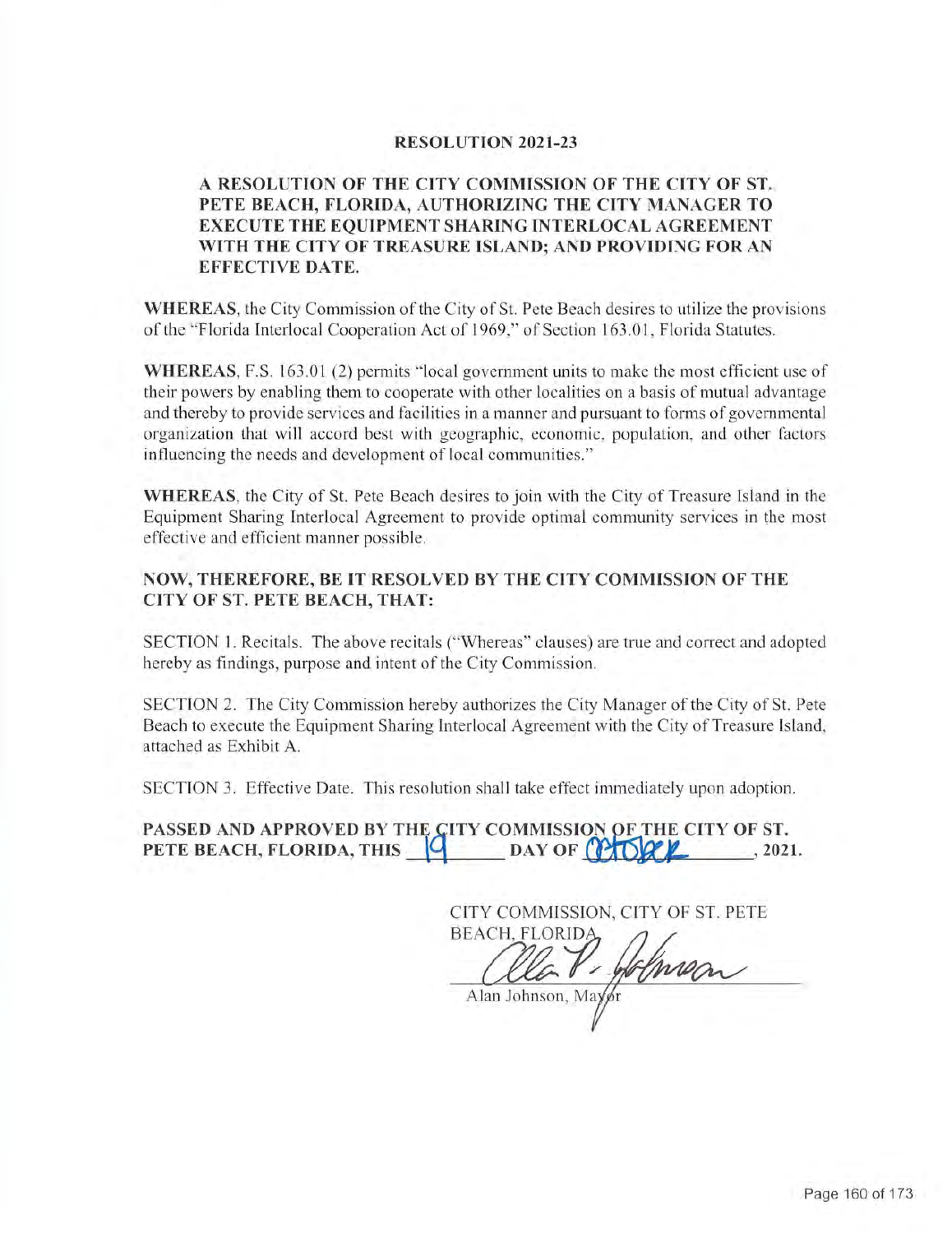Resolution 2021-23 Page 2 of 2

ATTEST:

ATTEST:<br>
<u>OOMTWE</u>

APPROVED AS TO FORM AND LEGAL SUFFICIENCY:

Andrew Dickman, City Attorney

Exhibit A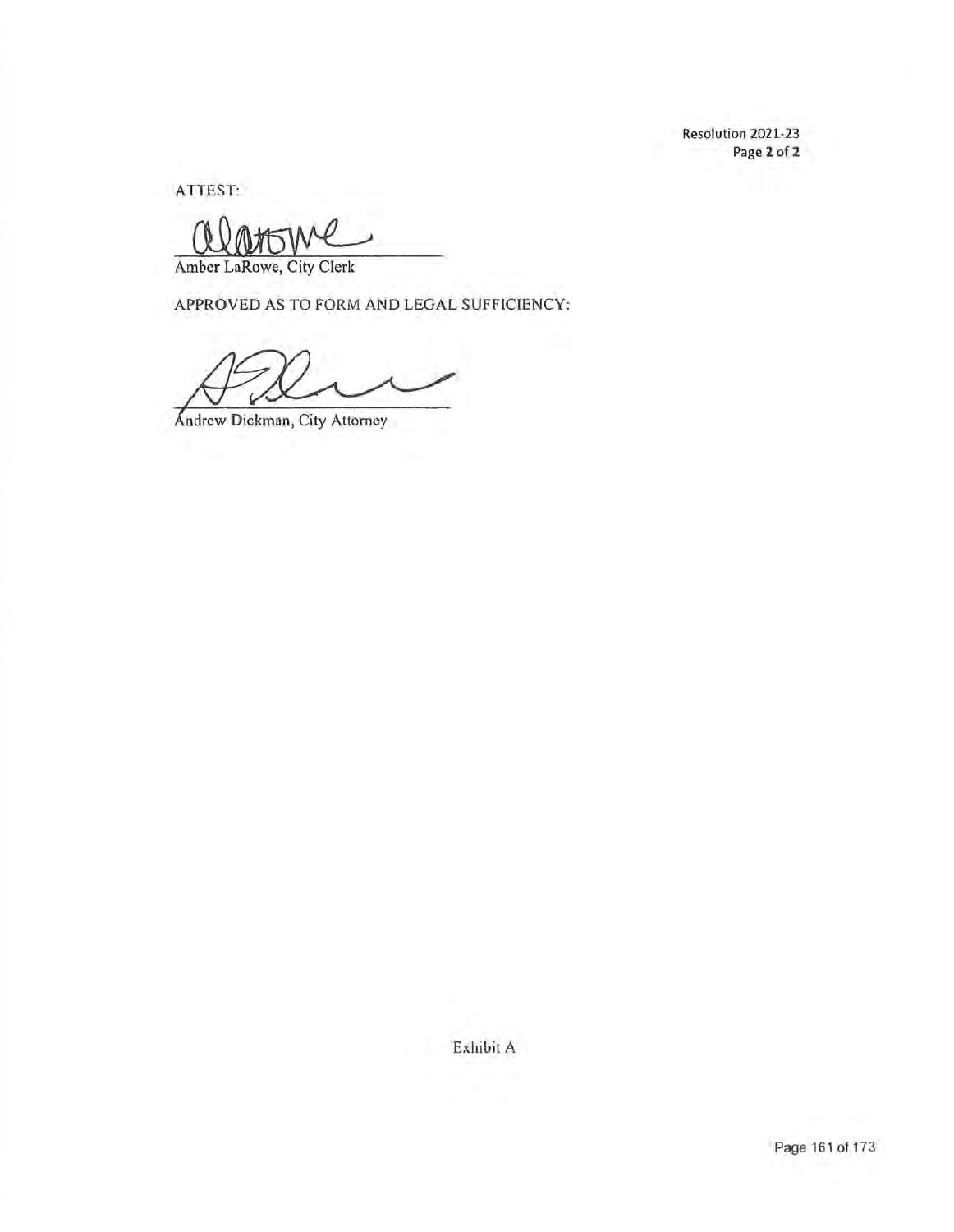# **EQUIPMENT SHARING INTERLOCAL AGREEMENT**

This Equipment Sharing lnterlocal Agreement ("Agreement") is made and entered into as of this 1<sup>st</sup> day of November, 2021, ("Effective Date") by the CITY OF ST. PETE BEACH and the CITY OF TREASURE ISLAND to establish shared equipment resources. The City of St. Pete Beach and the City of Treasure Island shall be referred to collectively as the "Parties."

WHEREAS, this Agreement is made and entered between the Parties pursuant to Section 163.01, Florida Statutes, the "Florida Interlocal Cooperation Act of 1969"; and

WHEREAS, Section 163.01(2), Florida Statues, permits "local government units to make the most efficient use of their powers by enabling them to cooperate with other localities on a basis of mutual advantage and thereby to provide services and facilities in a manner and pursuant to forms of governmental organization that will accord best with geographic, economic, population, and other factors influencing the needs and development of local communities; and"

WHEREAS, the City of St. Pete Beach desires to ensure "an optimal quality of life for its community" and the City of Treasure Island desires to be "good fiscal and environmental stewards of our community, while providing responsive, high-quality public services" as set forth in their respective Vision and Mission Statements; and

WHEREAS, the Parties are neighboring small coastal communities, with the City of Treasure Island having a population of approximately 6,705 residents and the City of St. Pete Beach having a population of approximately 9,587 residents; and

WHEREAS, the Parties have many of the same needs as larger municipalities, but significantly fewer resources; and

WHEREAS, the Parties desire to pool their resources to be able to purchase equipment that will serve public projects in both jurisdictions; and

WHEREAS, one Party has certain equipment that it is willing to share with the other Party for its use on public projects within its jurisdiction; and

WHEREAS, the Parties desire to join together in this Agreement to provide optimal community services in the most effective and efficient manner possible.

NOW THEREFORE, in consideration of the covenants made by each party to the other and of the mutual advantages to be realized by the Parties, the City of St. Pete Beach and the City of Treasure Island agree as follows :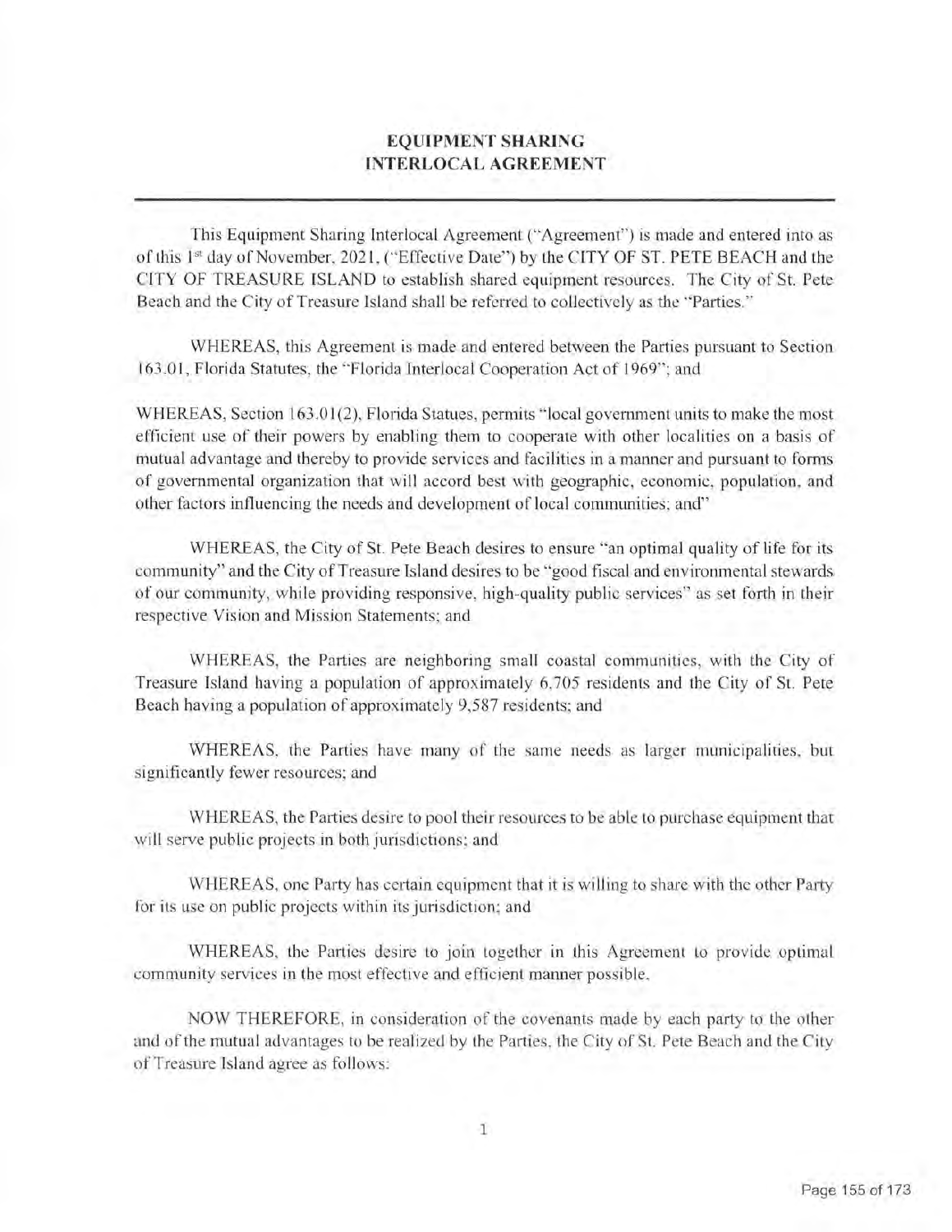- 1. Recitals. The foregoing recitals are true and correct, and incorporated herein by reference.
- 2. Scope of Services. The purpose of this Agreement is to gain the benefits of owning equipment that might exceed what each City could afford or fully utilize individually. Both Parties will benefit from the purchase of, refurbishing of, or sharing of equipment. including but not limited to, a therrnostriping machine, beach clean-up equipment, barge, and vacuum truck.
- 3. Effective Date and Term of Agreement. This Agreement will be effective upon full execution and will remain in effect for a period of five (5) years. This Agreement will automatically renew for a second five (5) year term, unless one of the Parties provides the other party written notice of its intent not to renew.
- 4. Equipment Purchase, Cost Sharing, and Usage. The City Manager, or designee, of each City shall agree in writing to the specific equipment to be purchased, refurbished, or shared with the appropriate authorization granted, the amount each City will contribute to the total cost and timing of that contribution, the specific responsibilities of each City for claiming, tracking and reporting the asset, training, maintenance, and storage of the equipment, the availability of the equipment to each City for ongoing use, the amount of insurance and payment of such insurance if needed, and the responsibility of each City for the disposition of the equipment at the end of its useful life ("City Manager Equipment Agreement"). It is anticipated that each City will operate the purchased, refurbished or shared equipment when the equipment is being used in its jurisdiction, unless otherwise specified by the City Manager. Before the disposition of any equipment purchased, refurbished or shared under this Agreement, the Party seeking disposition shall offer the equipment to the other Party for donation or sale depending on the reasonable value of the equipment at the time of disposition.
- 5. Additional Equipment Purchase. The City Manager, or designee, of each City may add additional equipment purchases to this Agreement as long as the purchases are mutually agreed upon by both Parties in writing and appropriate purchase authorization has been granted. These additional purchases shall be consistent with each City Manager's or designee's, spending authorization or approved funding of their respective City's budget.
- 6. Compliance with Laws and Indemnification. Both Parties agree to comply with all federal, state, and other applicable laws relating to the employees, including, but not limited to Title VII of the Civil Rights Act of 1964, Title I of the Americans with Disabilities Act, 42 U.S.C. s. 1983 , the Family Medical Leave Act, the Fair Labor Standards Act, Chapter 447 and 760, and ss. 112.3187, 440.105, and 440.205, Florida Statutes. Nothing herein shall be construed as a waiver of sovereign immunity, or the limitations set forth in F.S. § 768.28 by either the City of Treasure Island or the City of St. Pete Beach. Nothing herein shall be constructed as consent by either the City of Treasure Island or the City of St. Pete Beach to be sued by third parties in any manner arising out of this Agreement.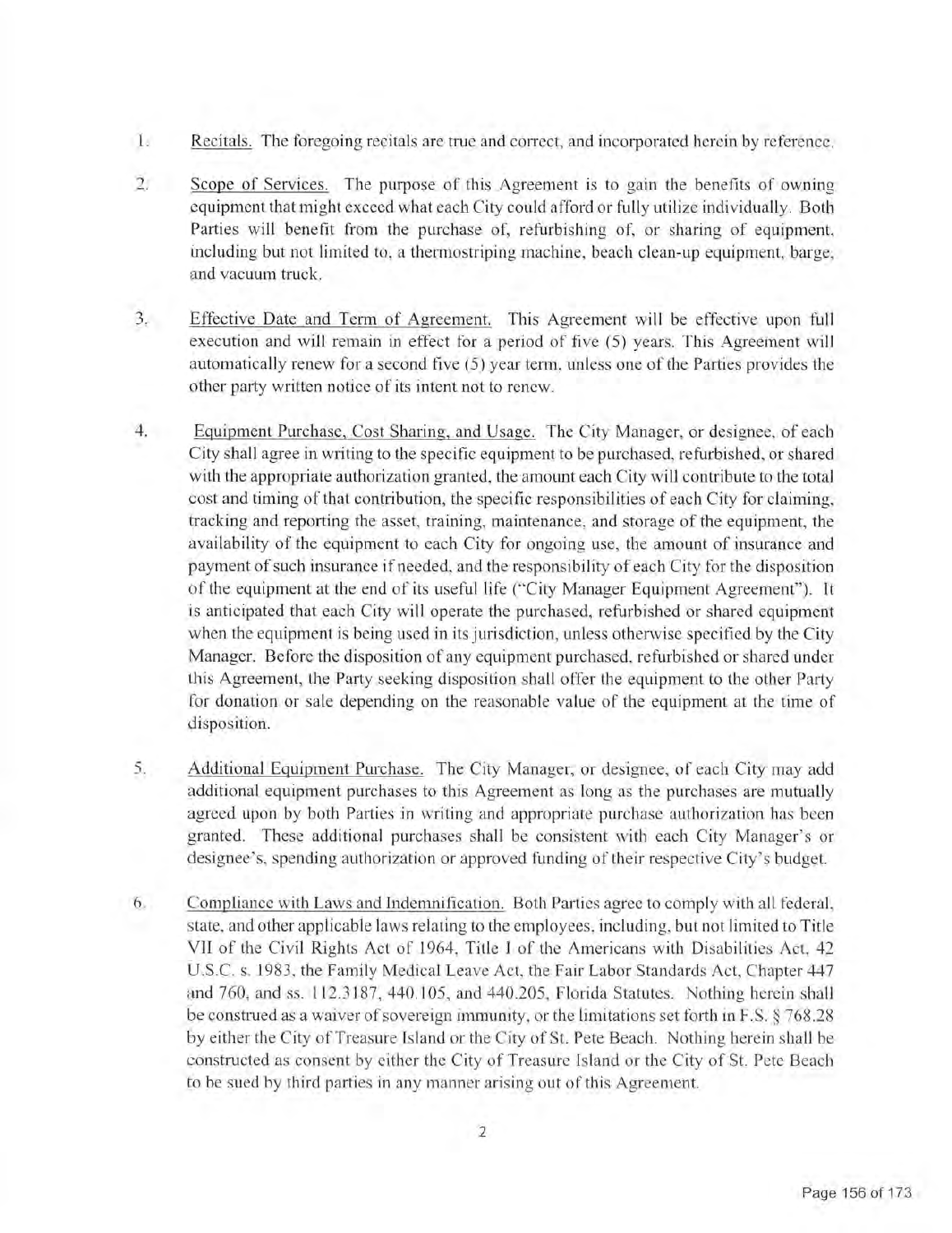- 7. Amendments. This document and its exhibits embody the entire Agreement of the Parties. There are no promises, terms, conditions, or representations binding on either party hereto, other than those contained herein; and this document shall supersede all previous communications, representations, and/or agreements between the Parties hereto, whether written or oral. This Agreement shall not be modified by any oral statement, communication, agreement, course of conduct, or by anything other than a writing signed by the Parties. The respective City Managers of both Parties, through mutual consent and in writing, may amend the City Manager Equipment Agreement for each piece of equipment purchased, refurbished, or shared through this Agreement. Except as otherwise provided herein, this Agreement may be amended or modified only in writing signed by all Parties hereto.
- 8. Termination. The respective City Manager of either party may terminate the ongoing ownership of specific equipment purchased, refurbished, or shared through this Agreement by submitting their intent to terminate with ninety (90) days written notice to the other City Manager, while keeping the Agreement in place for other shared equipment, if applicable. The City Managers shall agree to payout for the purchased, refurbished, or shared equipment and the timing of that payout and transfer full ownership of such equipment to the specified Party upon termination.
- 9. Filing of Agreement. This Agreement will be filed with the Clerk of the Circuit Court, as provided in Section 163 .01 **(11),** Florida Statutes.
- I0. Notices. All notices sent pursuant to this Agreement shall be given in writing via certified mail or overnight courier and shall be delivered to the following addresses:

| As to the City of Treasure Island: | As to the City of St. Pete Beach: |
|------------------------------------|-----------------------------------|
| City Manager                       | City Manager                      |
| City of Treasure Island            | City of St. Pete Beach            |
| 120 108th Avenue                   | 155 Corey Avenue                  |
| Treasure Island, FL 33706          | St. Pete Beach, FL 33706          |
| With Copy To:                      | With Copy To:                     |

[jcowan@mytreasureisland.org](mailto:jcowan@mytreasureisland.org) [cityattorney@stpetebeach.org](mailto:cityattorney@stpetebeach.org)

Either party may provide notice of a change of address or email to the other party and the change of address or email notice is effective upon receipt.

- 11. Conflicts and Severability. lf any section, part of section, paragraph, clause, phrase, or word of this Agreement is declared invalid, the remaining provisions of this Agreement shall not be affected.
- 12. Jurisdiction, Venue, Attorney Fees. This Agreement shall be governed and construed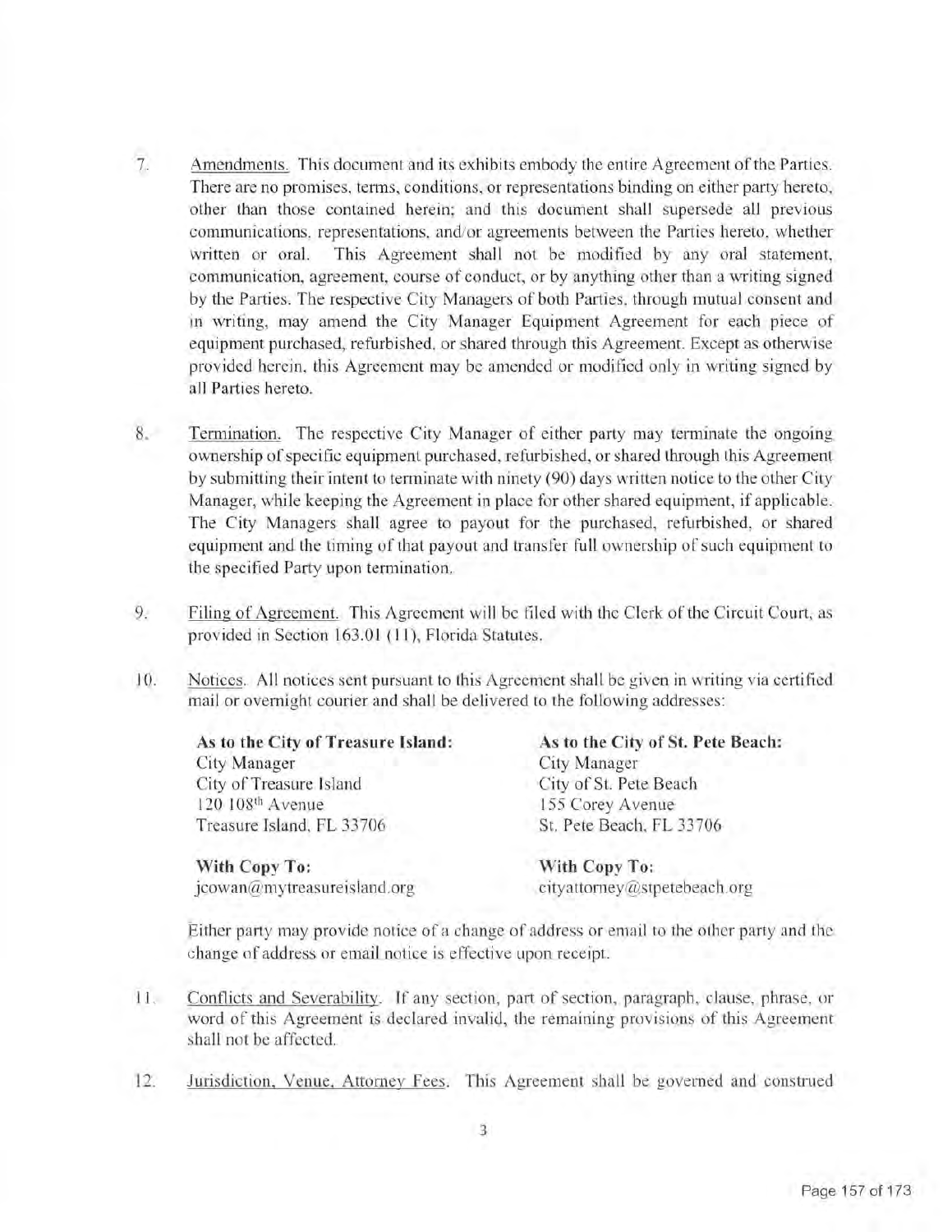according to the laws of Florida, and venue for any action arising here from shall be in Pinellas County, Florida. The prevailing party in any action to enforce or interpret this Agreement shall be entitled to reasonable attorney's fees incurred through all appellate proceedings.

- 13. Assignment. This Agreement shall be binding upon the Parties, their successors, assignees, and legal representatives. Neither party shall assign or otherwise transfer any of the rights or duties under this Agreement, without the express written consent of the Parties.
- 14. Counterparts. This Agreement may be executed and delivered in any number of counterparts, each of which so executed and delivered shall be deemed to be an original and all of which shall constitute one and the same instrument. Facsimile, documents executed, scanned, and transmitted electronically, and electronic signatures shall be deemed original signatures for purposes of this Agreement and all matters related thereto, with such facsimile, scanned and electronic signatures having the same legal effect as original signatures.
- 15. Public Records. This Agreement and any extensions, amendments, or attachments related hereto are public records subject to Chapter 119, Florida Statutes.

# **[SIGNATURE PAGE TO FOLLOW)**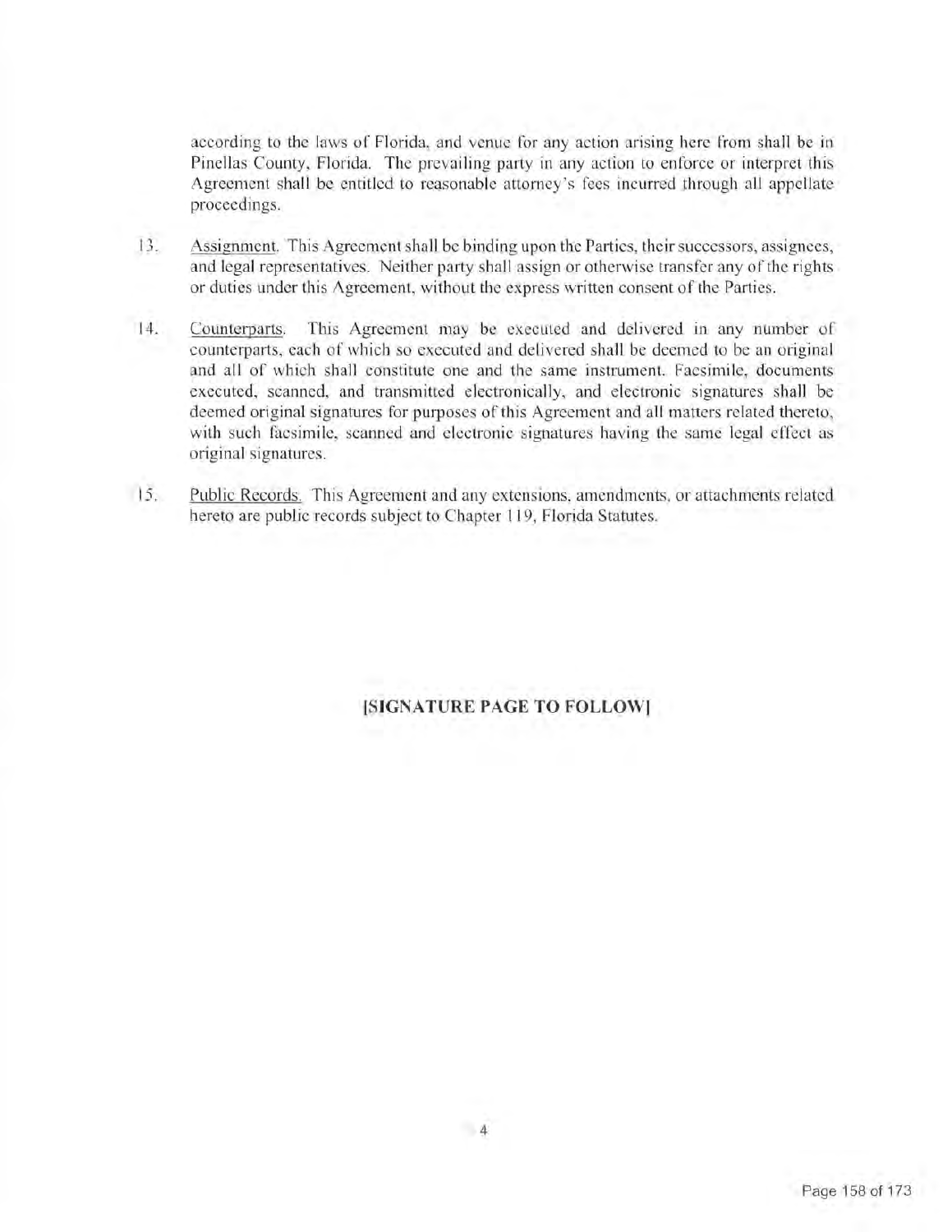**IN WITNESS WHEREOF,** the Parties have executed this Agreement on the day and year set forth below.

**City of Treasure Island:** 

Signature:

Date:

ATTEST:

By: Amy Davis

Its: City Manager

---------

-----------

**City of St. Pete Beach:** 

-- Signature:  $\frac{4}{5}$ *I* 

By: Alex Rey

Its: City Manager

Date: *16* 12, 21

ATTEST:

Pate: (0 /2.21<br>ATTEST:<br>Amber LaRowe<br>City Clerk

City Clerk

APPROVED AS TO FORM AND LEGAL SUFFICIENCY:

 $X^c$ 

Andrew Dickman City Attorney

Ruth Nickerson City Clerk

APPROVED AS TO FORM AND LEGAL SUFFICIENCY:

Jennifer Cowan City Attorney

Page 159 of 173